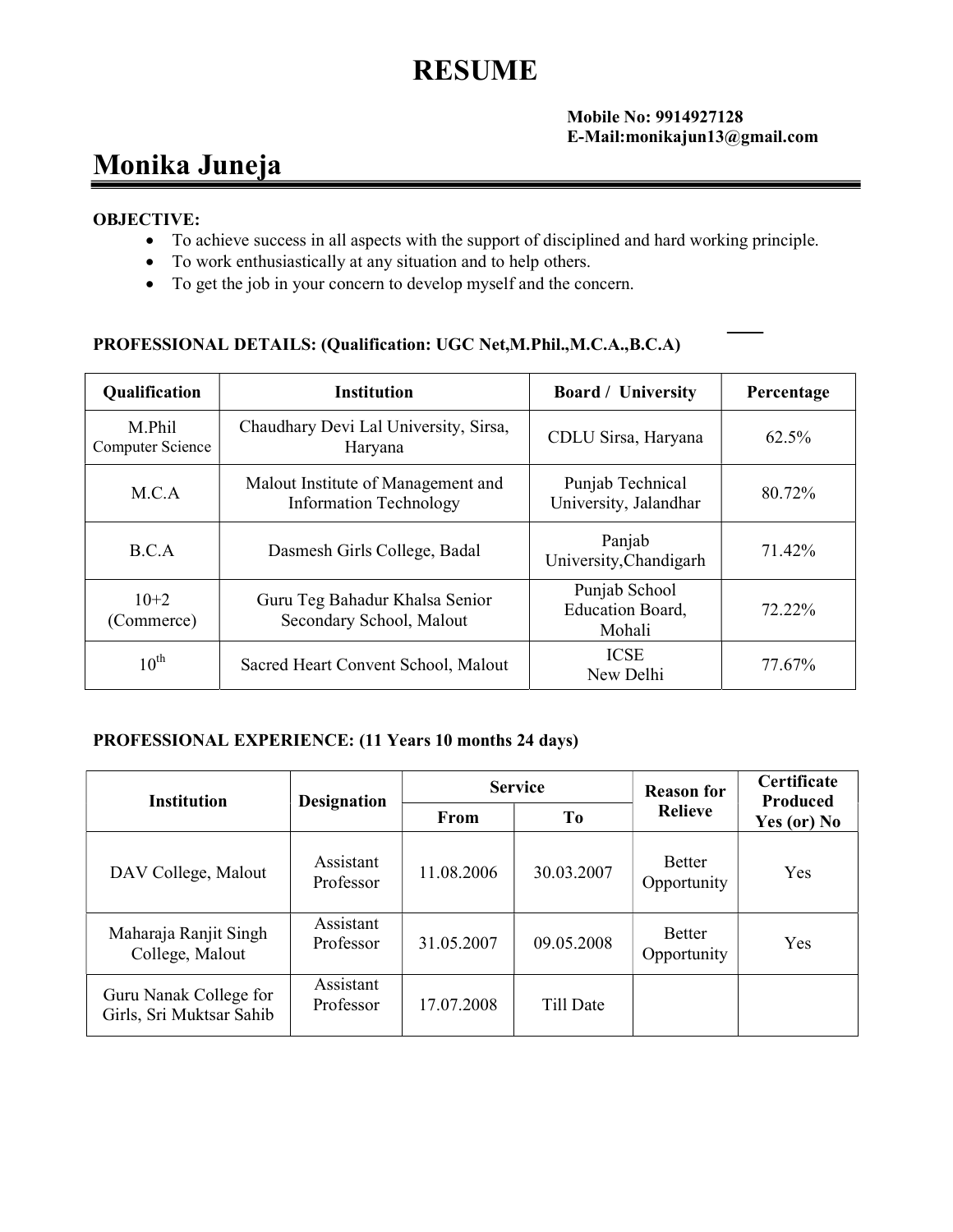#### PAPER PRESENTATIONS:

 Presented a Paper on 'Recent Trends in Information Technology and its impact on Business' in International Conference on "Recent Trends in Technology and its impact on Economy of India" held at Guru Nanak College for Girls, Sri Muktsar Sahib.

#### RESEARCH PAPERS:

- Paper Published in International Journal of Advance Research in Science and Engineering on the topic "Recent Trends in Technology and its impact on Economy of India".
- $\triangleright$  Paper Published in International Journal of Social Research Foundation on the topic "Impact" of Big Data on Learning".

#### EXTRA CURRICULAR ACTIVITIES:

- Secured 86% marks in Central Institute of General Knowledge Learning National Talent Search Contest.
- Secured IInd Position at State Level National Children's Science Congress (1996) on the topic Paper Pollution.
- Remained member of Panjab University Pistol Shooting which participated in All India Inter- University Competition held at Delhi University, Delhi
- $\triangleright$  Secured IIIrd position in 25<sup>th</sup> Northern India Shooting Championship-2000.
- $\triangleright$  Secured IInd position in Paper Presentation in Techfiesta 2004.

#### PROJECTS:

M.Phil : A Study of Multimedia Techniques in Language Teaching

#### SOFTWARE PROFICIENCY:

- $\triangleleft C$ , C++
- Core Java
- DBMS
- Web Designing
- Ms-Office

#### KNOWN LANGUAGES:

- $\div$  English
- Hindi
- Punjabi

#### PERSONAL STRENGTH:

- Good Communication
- Interpersonal Relationship
- Independent Working Ability